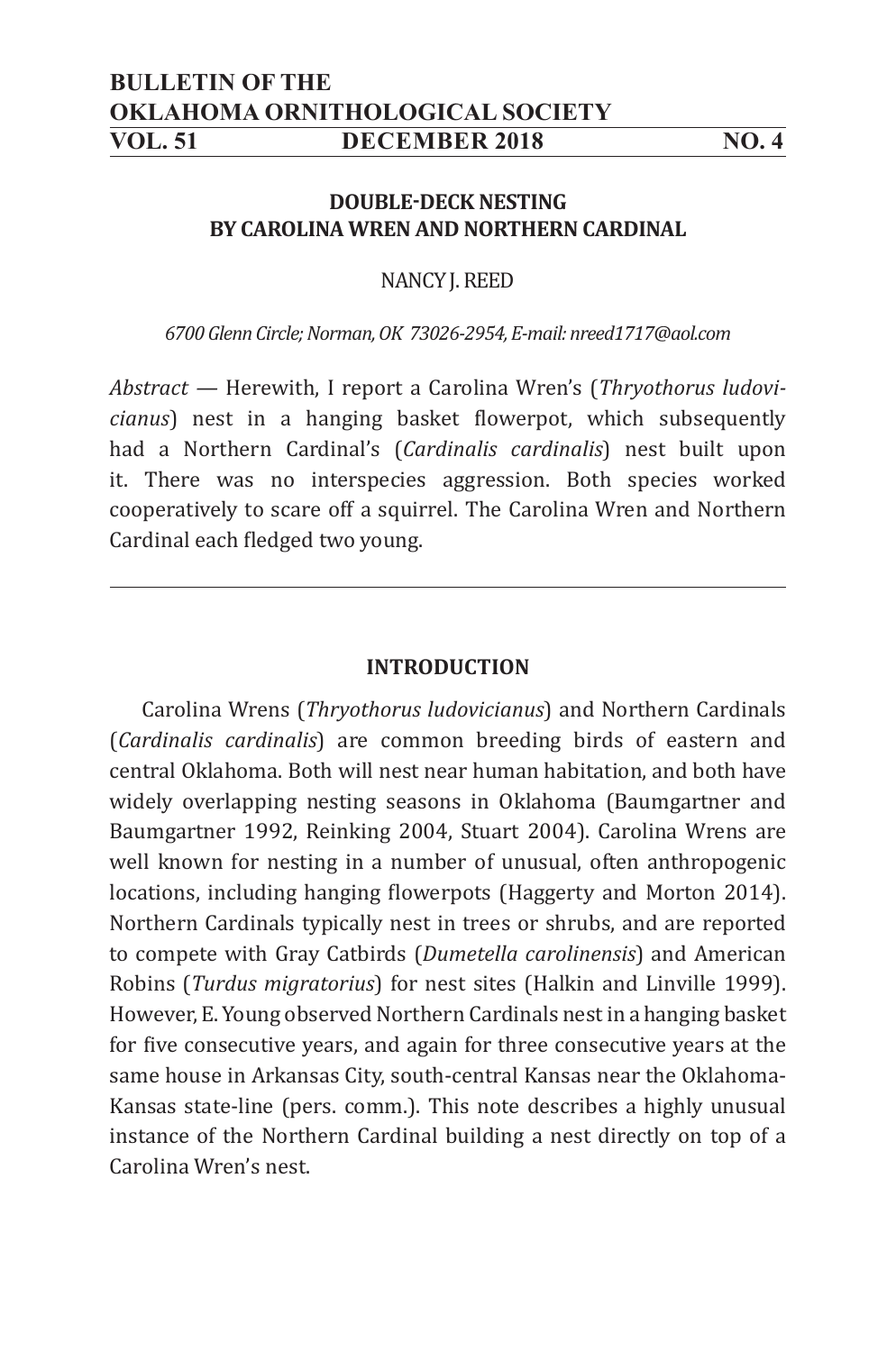### **OBSERVATIONS**

 On 7 April 2017, I observed a very energetic Carolina Wren building a nest in an old (2016) 10-inch flower basket that was hanging in a protected area of my covered patio; the fern in the basket was no longer living. Three days later, on 10 April, my daughter, Lisa Larner, observed that a Northern Cardinal had built a nest in the same hanging basket.

 The next day I inspected the two nests. The wren nest was nestled in the base of the stems of the old fern. The nest was domed shaped



**Figure 1. Double decker nesting by a Carolina Wren (***Thryothorus ludovicianus***) and Northern Cardinal (***Cardinalis cardinalis***) in a**  hanging basket flowerpot, Norman, Oklahoma. **Photograph taken 18 April 2017 by author.**

and opened toward the side of the flowerpot. Located 12.7 mm (0.5 in) above the wren nest was the cardinal nest, located in the center of the pot. This nest was cup-shaped, opened at the top and made of long, looselywoven grass stems.

 Daily, I observed both the wren and the cardinal sitting in their respective nests at the same time. Female Carolina Wrens do the incubation (Laskey 1948, Nice and Thomas 1948, Hagerty and Morton 2014). While the female was incubating, the male wren would bring food to the female. In contrast, the male cardinal did not feed the female cardinal as she incubated. Usually, male cardinals feed incubating females (Halkin and Linville 1999, Leslie 2009). When the

male wren brought food to the female wren, the female cardinal would raise her head and watch the wren, but the female cardinal did not become agitated or leave; she just observed the activity. The nesting wrens and nesting cardinals tolerated each other well, so far as I observed. On 18 April, I photographed both female birds on the nests at the same time (Figure 1). On 19 April, I looked inside the two nests. There were two grey fuzzy recently hatched nestlings in the wren's nest; the cardinal nest held three eggs and no nestlings.

 The daily activity of the wrens involved the male calling as he approached the nest with food. The female wren then would leave the nest for a short time while the male fed the hatchlings. Both birds of the pair participated in feeding the nestlings. When the adults were feeding the young, I observed the adults' throats going up and down in preparation of feeding; which I thought it appeared to me as if the adult was regurgitating food, at least twice, at each feeding.

 Early in the morning on 22 April, I observed a fox squirrel (*Sciurus niger*) on the patio that was upsetting the male wren and the wren was making loud fussing noises. The wren darted at the squirrel several times with no success at driving the squirrel away. Soon several cardinals came to the patio to join the fight. No other species joined in. The wren/cardinal alliance resulted in the squirrel sneaking off the patio away from the birds. On this same day, I checked the cardinal nest. There were two nestlings and one egg. The next day the male cardinal started bringing food to the nest. The male and female cardinal continued feeding the young until they fledged.

 On 28 April, at 0730 hrs, the young wrens were bobbing around in their nest. I left the house for the day. Upon my return at 1600 hrs, there were no wrens in the nest. I assume they fledged while I was gone. That was the last day I observed the wrens.

 On 1 May, two cardinal young preened all day and sat on the edge of their nest. The following day the male and female cardinals were actively calling. I found one fledgling on the patio floor. The fledgling flew onto the top of a 0.61 m high patio ledge. From the ledge, it flew into a bed of daylilies (*Hemerocallis* sp.). A second fledgling was already in the yard and I observed it join the first in the flowerbed. I then checked the cardinal nest and found one egg. This was the last day I observed the cardinal fledglings.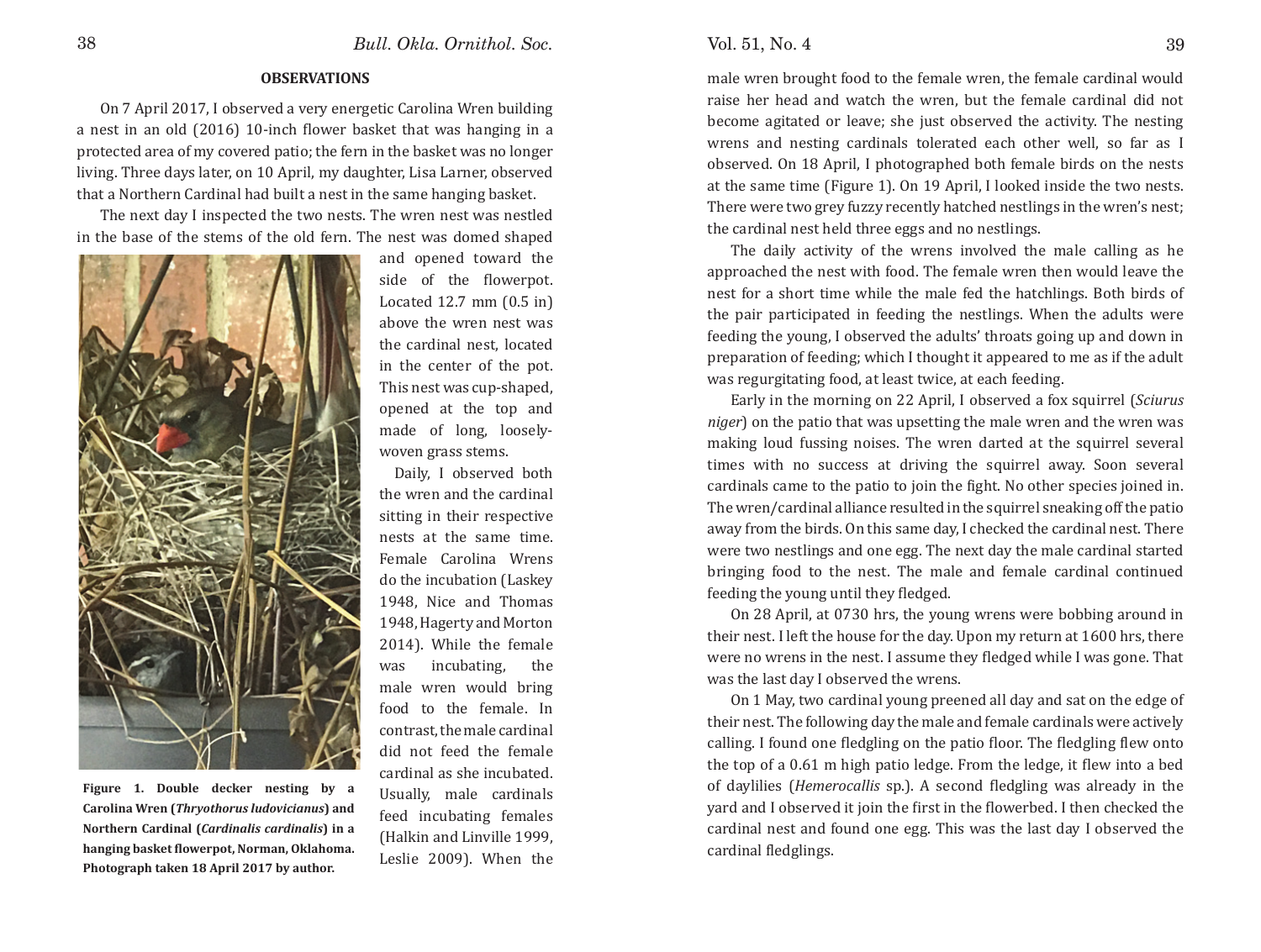### **DISCUSSION**

A similar co-nesting of Northern Cardinal and Carolina Wren was reported by user "natal" on the Houzz website, from an unspecified location in Louisiana ("natal", 2010). In this case, Carolina Wrens had built a nest in a hanging basket and laid eggs; some days later, "natal" observed a Northern Cardinal building a nest in the same basket. The wrens were feeding nestlings while the cardinal was still incubating eggs. The wren young fledged successfully. There were cardinal nestlings at one point, but it is not clear whether they fledged or not.

There are a few reports of two female cardinals nesting in the same nest at the same time, e.g. in Missouri in 1948 (Hawksley and McCormack, 1951), in Kansas in 1967 (Rice, 1969), and in Oklahoma in 2008 (Leslie 2009). There is also a report of Northern Cardinals and Song Sparrows (*Melospiza melodia*) nesting simultaneously in the same nest in Maryland in 1950 (Brackbill, 1952).

It may be significant that Carolina Wrens usually build domed nests, so that the eggs, or young, or even the existence of a nest, may not be visible from above. The female cardinals in the two cases presented of co-nesting with Carolina Wrens may not have been aware of the wren nests until construction of their own nests was well underway. In both cases the proximity of the two nests as to location and timing, coupled with the lack of agonistic behavior between the two species, appears to be very unusual.

### **ACKNOWLEDGMENTS**

Jeff Cox, Dan Reinking, and Max Thompson, kindly reviewed the manuscript and their comments greatly enhanced the final product. Eugene Young provided data on cardinals nesting in hanging baskets in Kansas.

## **LITERATURE CITED**

- Baumgartner, F. M. and A. M. Baumgartner. 1992. Oklahoma Bird Life. University of Oklahoma Press, Norman. 443 pp.
- Brackbill, H. 1952. A Joint Nesting of Cardinals and Song Sparrows. Auk 69:302-307.
- Haggerty, T. M. and E. S. Morton (2014). Carolina Wren (*Thryothorus ludovicianus*), version 2.0. In The Birds of North America (A. F. Poole, Editor). Cornell Lab of Ornithology, Ithaca, NY. https://doi.org/10.2173/ bna.188.
- Halkin, S. L. and S. U. Linville (1999). Northern Cardinal (*Cardinalis cardinalis*), version 2.0. In The Birds of North America (A. F. Poole and F. B. Gill, Editors). Cornell Lab of Ornithology, Ithaca, NY. https://doi. org/10.2173/bna.440.
- Hawksley, O. and A. P. McCormack. 1951. Doubly-occupied Nests of the Eastern Cardinal, *Richmondena cardinalis*. Auk 68:515-516.
- Laskey, A.R. 1948. Some Nesting Data on the Carolina Wren at Nashville, Tennessee. Bird-Banding 19:101-121.
- Leslie, Jr., D. M. 2009. An Unusual Northern Cardinal Nest: Cooperative Breeding or Nest Sharing? Bulletin of the Oklahoma Ornithological Society 42(2):5-8.
- "Natal". 2010. Female cardinal stole Carolina wren egg from nest? https:// nature.gardenweb.com/discussions/2229116/female-cardinal-stolecarolina-wren- egg-from-nest. Referenced 28 June 2018.
- Nice, M.M. and R.H. Thomas. 1948. A Nesting of the Carolina Wren. Wilson Bulletin 60:139-158.
- Reinking, D.L. 2004. Carolina Wren in Oklahoma Breeding Bird Atlas. D.L. Reinking, ed. University of Oklahoma Press, Norman. 528 pp.
- Rice, O. O. 1969. Record of female Cardinals sharing nest. Wilson Bull. 81(2):216.
- Stuart, R.A. 2004. Northern Cardinal. In Oklahoma Breeding Bird Atlas. D.L. Reinking, ed. University of Oklahoma Press, Norman. 528 pp.

*Received 30 March 2018; accepted 13 July 2018.*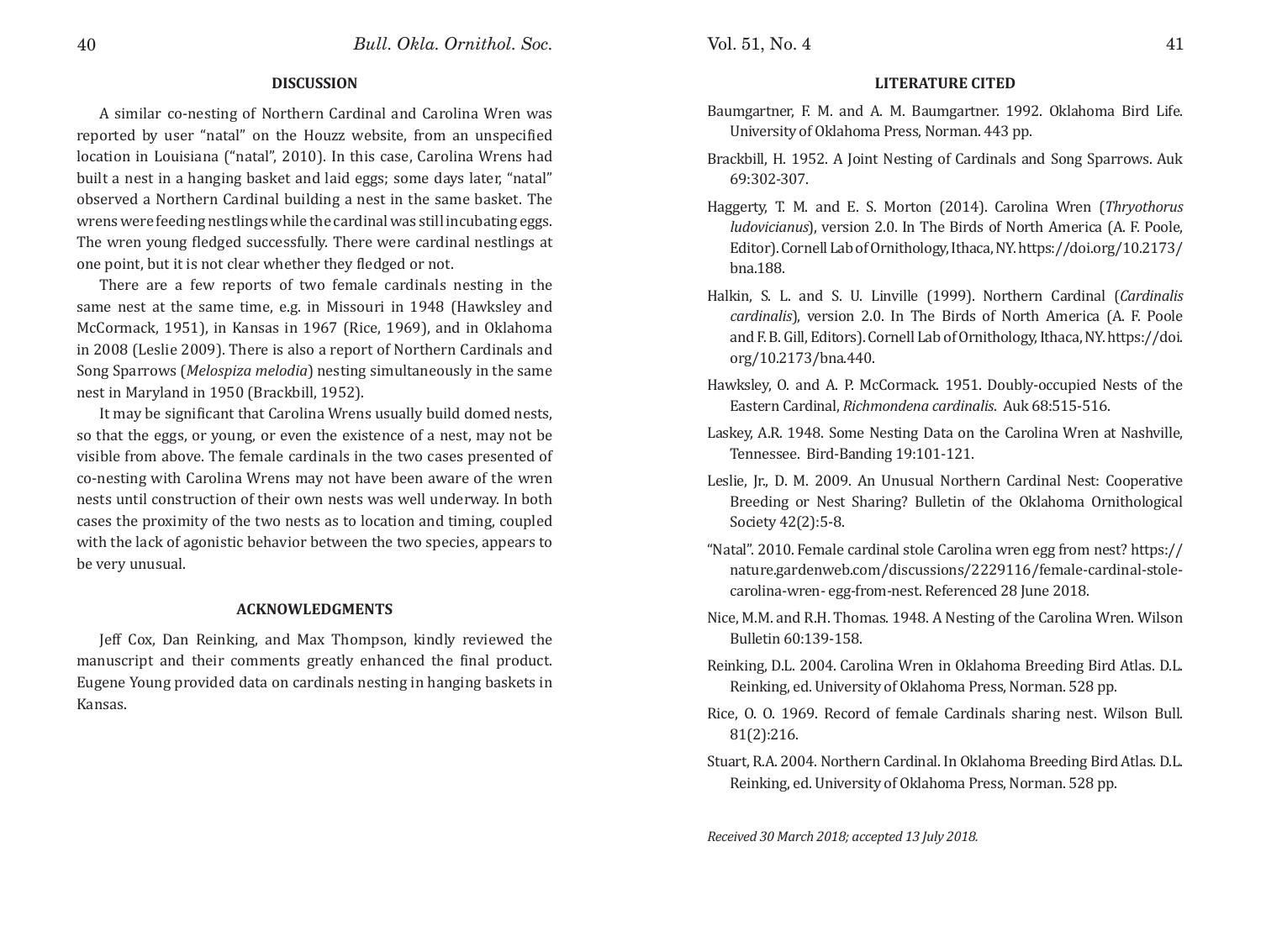| <b>INDEX OF BIRD NAMES</b><br>VOL. 51, 2018 | La<br>$M_{0}$  |
|---------------------------------------------|----------------|
| Accipiter cooperii: 31                      | $M_{0}$        |
| Bluebird, Eastern: 13, 15                   | Rc             |
| Mountain: 13-15                             | Sei            |
| Bobwhite, Northern: 31                      |                |
| Bunting, Lark: 31                           | Sei            |
| Catbird, Gray: 37                           | Sh             |
| Cardinal, Northern: 37-38, 40               | Sic            |
| Cardinalis cardinalis: 38                   |                |
| Calamospiza melanocorys: 31                 | Sp             |
| Chondestes grammacus:17                     |                |
| Colinus virginianus: 31                     | Th             |
| Corvus brachyrhynchos: 31                   | Tu             |
| Cowbird, Brown-headed: 17-21                | Vi             |
| Crow, American: 31                          | V <sub>i</sub> |
| Cyanocitta cristata: 31                     | W:             |
| Dumetella carolinensis: 37                  | W <sub>1</sub> |
| Hummingbird, Allen's: 3                     |                |
| <b>Rufous: 1-10</b>                         | Eug<br>Cal     |

Hawk, Cooper's: 31

Jay, Blue: 31

*Lanius ludovicianus*: 31

*Melospiza melodia*: 40

*Molothrus ater*: 17-18

bin, American: 37

*Selasphorus rufus*: 1, 3-9

*S. sasin*: 3

*Setophaga chrysoparia*: 31

rike, Loggerhead: 31

*Sialia currucoides*: 13

S. sialis: 13, 15

arrow, Lark: 17-33

Song: 40

*Thryothorus ludovicianus*: 37-38

*Turdus migratorius*: 37

*Vireo atricapilla*: 31

reo, Black-capped: 31

Warbler, Golden-cheeked: 31

ren, Carolina: 37-38, 40

*Eugene A. Young, Agriculture and Biological Sciences, Northern Oklahoma College, 1220 E. Grand, P.O. Box 310, Tonkawa, OK 74653-0310. E-mail: eugene.young@noc.edu.*

*Submitted 11 October 2018; accepted 9 November 2018.*